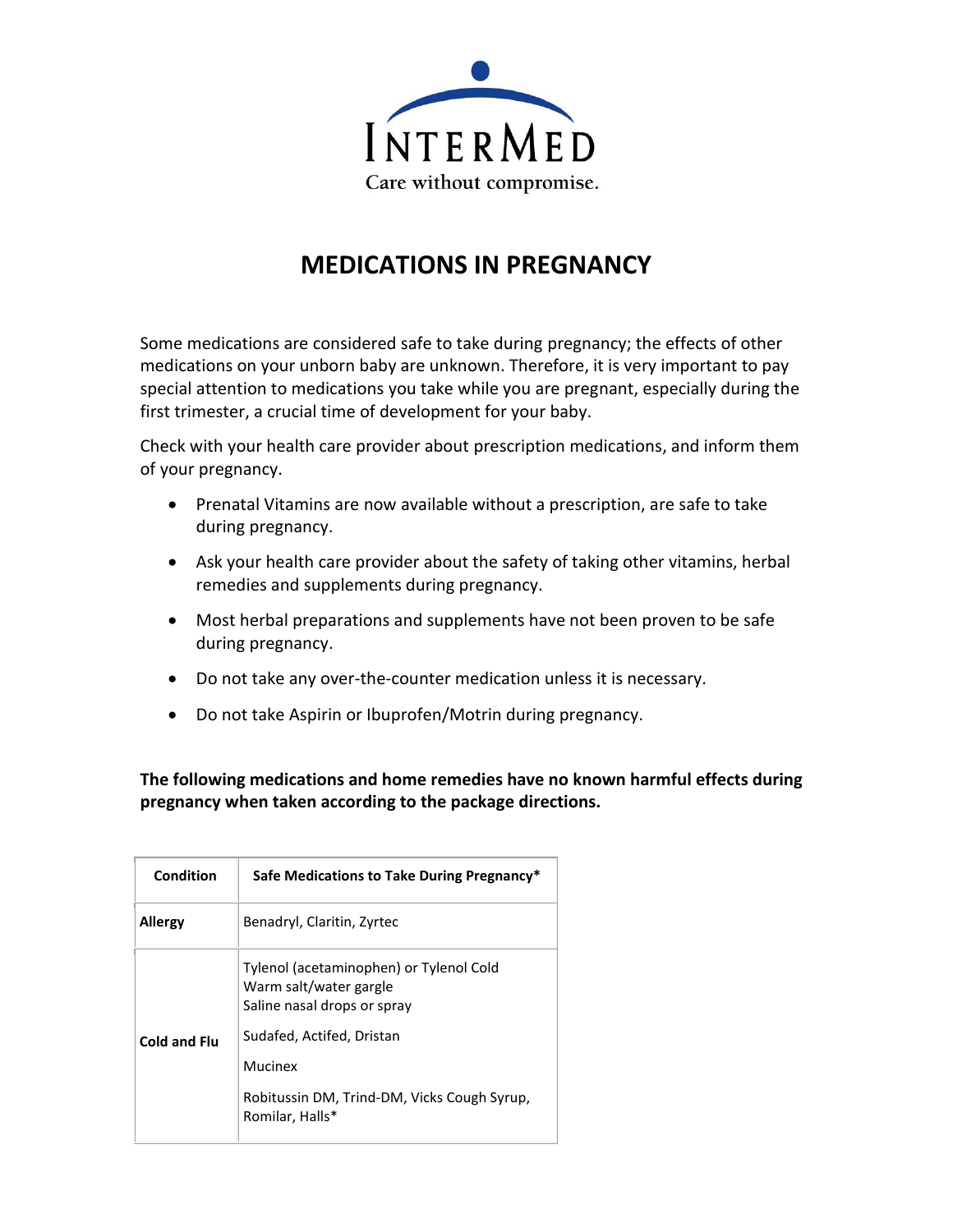|                                     | *Do not take "SA" (sustained action) forms of<br>these drugs or the "Multi-Symptom" forms of<br>these drugs.                                                                                                                                       |
|-------------------------------------|----------------------------------------------------------------------------------------------------------------------------------------------------------------------------------------------------------------------------------------------------|
| Constipation                        | Metamucil, or Citrucel<br>Benefiber<br>Fiberall/Fibercon<br>Colace<br>Milk of Magnesia<br>Senekot<br>Miralax                                                                                                                                       |
| <b>Diarrhea</b>                     | For 24 hours, only after 12 weeks of pregnancy:<br>Kaopectate<br>Imodium                                                                                                                                                                           |
| <b>First Aid</b><br><b>Ointment</b> | <b>Bacitracin</b><br>J & J First-Aid cream<br>Neosporin<br>Polysporin                                                                                                                                                                              |
| Headache                            | Tylenol (acetaminophen) -<br>do not exceed 4000 mg per day                                                                                                                                                                                         |
| <b>Heartburn</b>                    | Maalox<br>Mylanta<br>Tums<br>Riopan<br><b>Titralac</b><br>Gaviscon<br>Pepsid AC and Zantac, only after 12 wks<br>gestation                                                                                                                         |
| <b>Hemorrhoids</b>                  | Preparation H<br>Anusol<br><b>Tucks</b><br>Witch hazel                                                                                                                                                                                             |
| Nausea and<br><b>Vomiting</b>       | Vitamin B6 (pyridoxine) 25 mg tab q 6-8 hrs,<br>(not to exceed 200 mg/day, including amount in<br>Prenatal vitamins)<br>Unisom (doxylamine) 25mg - 1/2 tab am &<br>afternoon, and 1 tablet HS<br>Sea Bands<br>Emetrol (if not diabetic)<br>Emetrex |